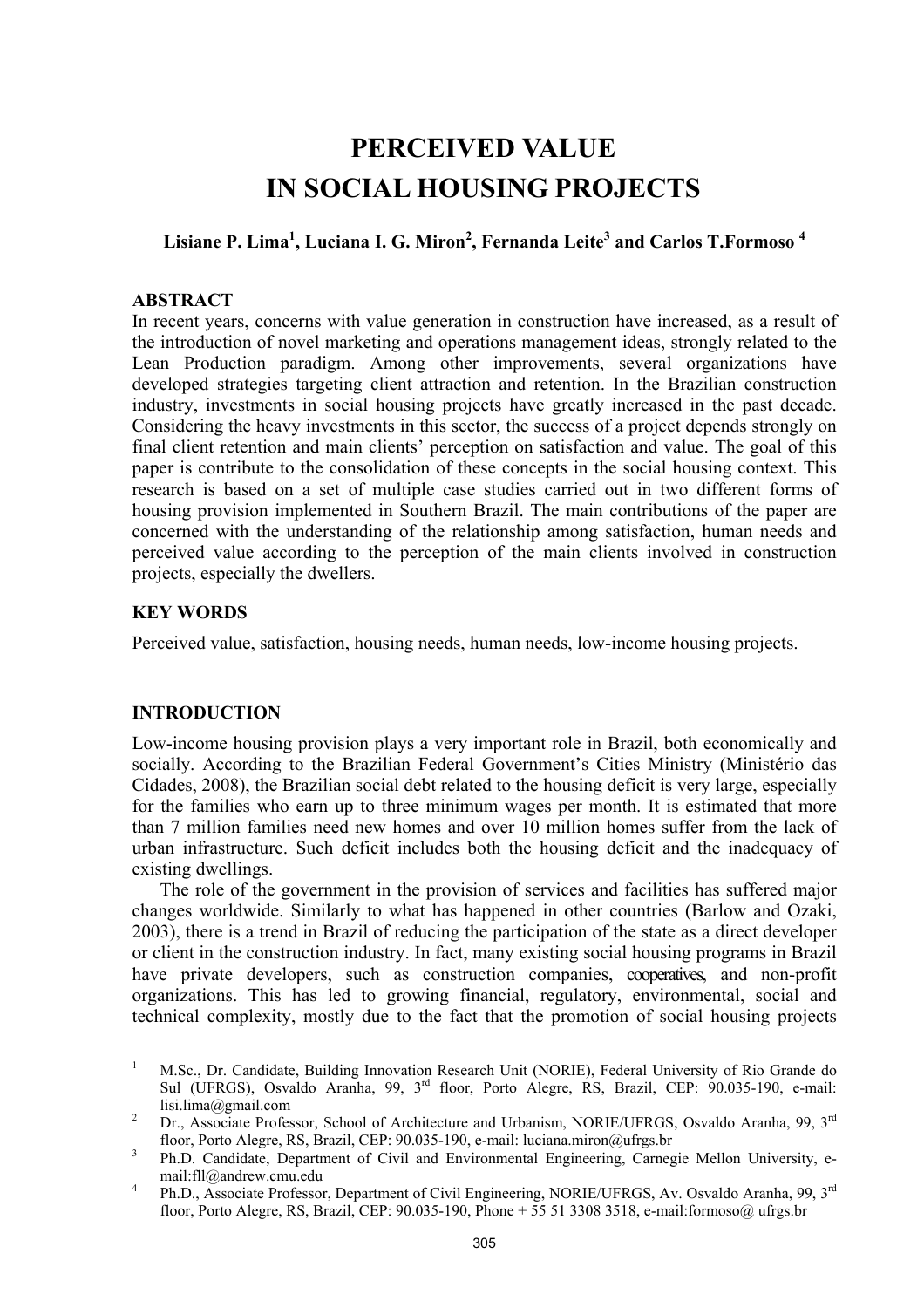highly decentralized in Brazil (Keivani and Werna 2001). Thus, there is a challenge to improve the product development process (PDP) in order to provide value even in market segments in which the focus of project management used to be cost reduction. This means improving the relationship between the benefits and costs derived from the acquisition and use of housing products.

Value generation has been investigated in several fields of knowledge, such as quality, marketing, business management, strategy, design and microeconomics (Koskela 2000). Griffin and Hauser (1996) pointed out marketing, as a fertile field of research due to its role in the product development by supplying information about the client needs, essential for product specifications. This paper is concerned with adapting core ideas related to value generation from the field of marketing to the context of low-income housing. Some marketing concepts, models, and approaches have been investigated for their potential in terms of introducing innovations in value generation in low-income housing. Such theoretical framework was used to analyze the results of the evaluation of 14 low-income housing projects.

#### **THEORETICAL FRAMEWORK**

Perceptions of value are directly related to buyers' preferences or choices (Monroe 1990). The construct of perceived value has been defined in many ways. It is a rich and complex construct configured by customer judgments and desires (Khalifa 2004). According to Zeithaml (1988) perceived value is the consumer's overall assessment of the utility of a product based on perceptions of what is received and what is given. This definition is similar to those proposed by Monroe (1990): buyers' perception of value represents a cognitive tradeoff between the benefits they perceive in the product and the sacrifice they perceive by paying the price. Benefit is what is received and sacrifice is what is given.

Customers do not purchase a product per se but they seek to acquire a set of benefits. The total benefits consist of utility value and psychic value (Khalifa 2004). According to Monroe (1990) the perceived benefits are related to the buyers' judgement about the product's quality. Moreover, this author points out that to provide benefits, a product or service must be able to perform certain tasks or functions, solve identified problems, or provide specific pleasures. Therefore, a product is not purchased for its particular components, materials, or expertise, but rather for what it does and how well (Saliba and Fisher 2000). Otherwise, the perceived sacrifice includes all the costs the buyer faces when making a purchase: purchase price, acquisition costs, exchange costs, and post purchase costs (Ravald and Grönroos 1996; Saliba and Fisher 2000). Moreover, in order to obtain products and services, consumers' sacrifices also include the domains of time, energy, effort, utility and risk (Zeithaml 1988, Hume and Mort 2008). Thus, the sacrifices comprise everything the client has to abdicate in order to obtain the offer benefits.

However, there is a complexity around the value concept because customers use to group their values into sets or classes (Gutman 1982). When customers talk about their product experiences, attributes are frequently mentioned, but these attributes are associated to use situations, benefits sought from those situations, and purposes for using the product (Woodruff et al. 1993). Thus, according to Woodruff (1997) "customer value is a customer's perceived preference for and evaluation of those product attributes, attribute performances, and consequences arising from use that facilitate (or block) achieving the customer's goals and purposes in user situations".

Thus, after purchasing and using a product, customers form desires or preferences for certain attributes based on their ability to facilitate achieving desired consequence experiences (Woodruff 1997). Gutman (1982) defines consequences as any result, physiological or psychological, desirable or undesirable, providing directly or indirectly to the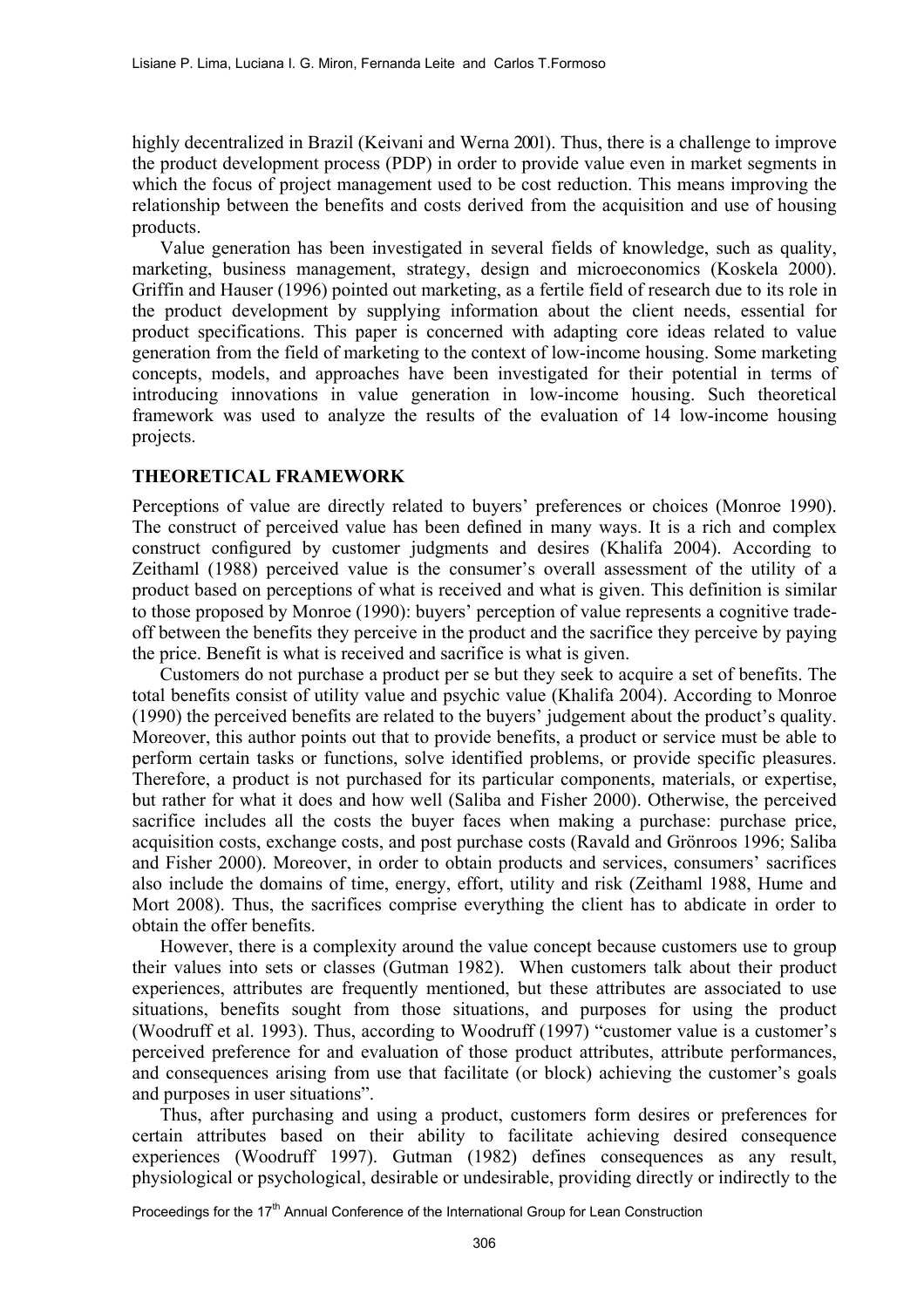consumer (sooner or later) from his/her behaviour. The level of consequences involves value in use and possession value. Value in use concerns the utilitarian benefits of using a product in a situation for which it was designed while possession value concerns the sense of selfworth or pleasure a consumer feels from just having or owning a product (Woodruff et al. 1993).

According to Woodruff (1997) customers also learn to desire certain consequences according to their ability to help them achieve their goals and purposes. For this reason, as a whole customer value is a consumers' perception that a product attributes provide a benefit (s) needed to accomplish some desired purpose(s) in a particular use situation (Woodruff et al. 1993). So, if the use situation changes, the linkages between product attributes, consequences, and goals and purposes change as well (Woodruff 1997).

Additionally, the concept of customer value suggests a strong relationship to customer satisfaction due to both concepts describe evaluative judgments about product in the use situation (Woodruff 1997). According to Kotler and Levy (1969), the satisfaction depends on the value because the relationships between client and supplier should seek to cultivate a long-term relationship in order to develop loyal customers. Thus, a satisfied customer is supposed not to defect but to stay loyal to the company for a long period of time (Ravald and Grönroos 1996).

Moreover, according to Woodruff et al. (1993) value and satisfaction tend to be interwoven in consumers' thoughts about product experiences. Satisfaction is an immediate reaction to how much value was received from using a product in specific use situations (Woodruff et al. 1993). Thus, the satisfaction judgments are influenced by customer perceived value in both pre acquisition (desired value) and post acquisition (received value) situations. According to this relationship, the value and satisfaction concepts seem less complex: the perceived value is obtained by the benefits and sacrifices comparison, while overall satisfaction is given by psychological outcome of the buying and consumption process.

Need is also an important concept for its influence on customers satisfaction and product value. Needs refer to any attribute of a potential product, which is wanted or desired by the customer (Ulrich and Eppinger 2000, Shi et al. 2004). According to Ulrich and Eppinger (2000), a necessary condition for product success is that a product offer perceived benefits to the customer, and products only offer benefits when they satisfy needs. Thus, whether customers are not able to fully articulate their latent needs, interaction with them in the target market will help the development team build a personal understanding of the user's environment and point of view (Ulrich and Eppinger 2000).

Maslow (1943) proposed a hierarchy of human needs as the first theory of behaviour motivation, which is divided in five sets of needs or goals: physiological, safety, love, esteem, and self-actualization. These basic needs are organized in a pyramid form with the physiological needs as the base and self-actualization at the top. As the basic needs are met, higher needs emerge as primary motivators of behaviour. However, these needs should not be considered singular or exclusive because when a prepotent need dominates behaviour other needs may continue to influence the person, but certain needs emerge as primary motivating factors that underlie human behaviour.

Based on human needs theory and economic value Benedikt (2006) describes how architecture addresses human needs. In this model, the pyramid is composed by six needs: survival, security, legitimacy, approval, confidence, and freedom. According to Benedikt (2006) the need for survival has significant trumping power over all other needs. The first obligation of all habitable buildings is protecting the human being from the survival-related things such as sun and heat, rain, wind and cold, animals, insects, and projectiles. The second need represents having buildings for protection which means protection from trespass or seizure of person of property by others, and to want privacy.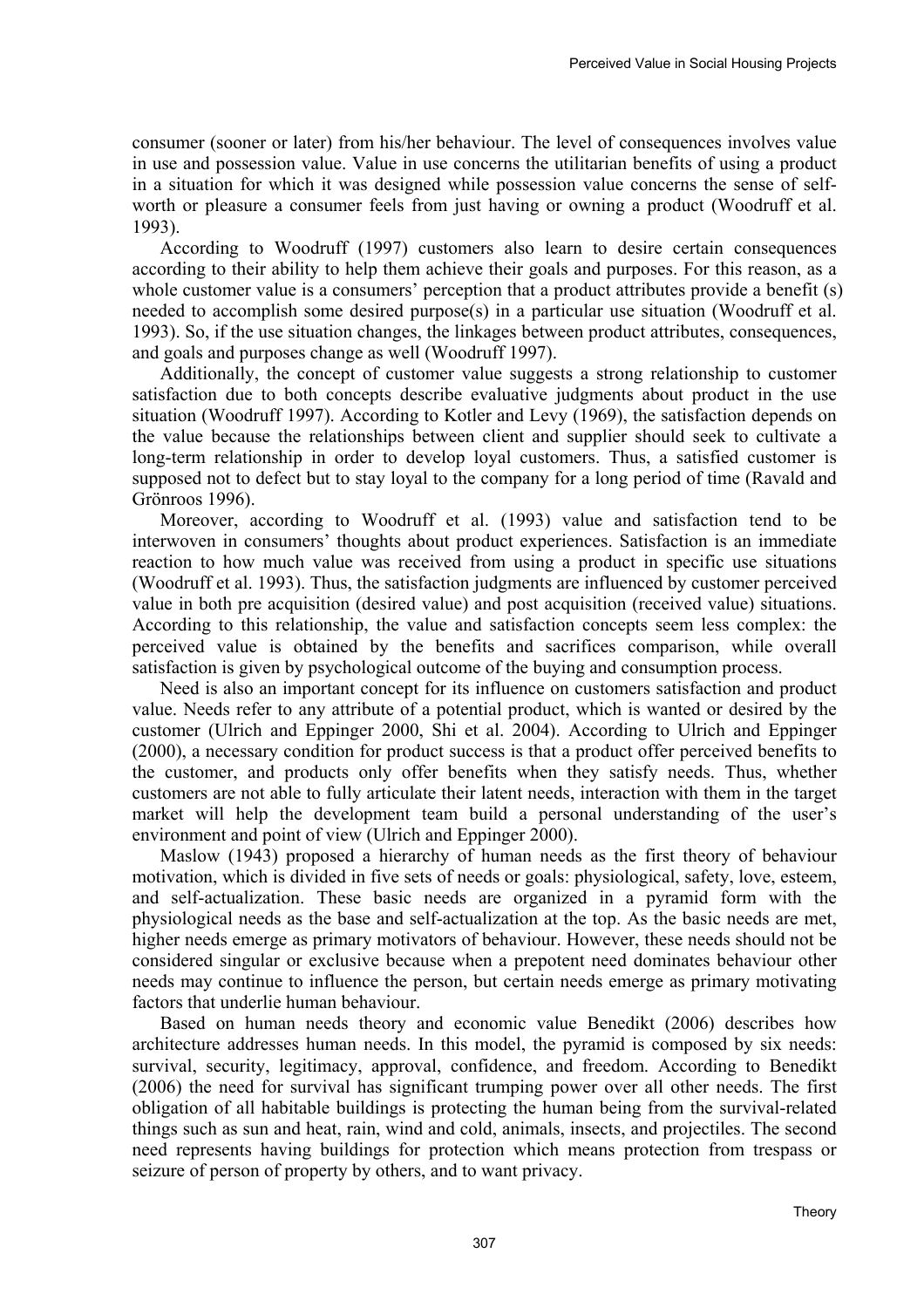Legitimacy is another need presented by Benedikt (2006). It expresses for instance social identity, authority, claim to property, and it distinguishes people's membership of different institutions. In order to be regarded as a person with social standing, it is necessary to have a physical address. The "better" the address the better, and the more permanent the address the better. The need for legitimacy shades into the need for approval just as soon as issues of official validation fall away. A building requires local citizen approval of its aesthetic, social, and economic impact on them. Buildings that are accepted and liked are more likely to be cared for and preserved, and they are apt to maintain their real-estate value.

Feeling enough approbation, confidence becomes the next most critical need. Architecture that is confident asserts its right to be where it is in the fullness of its presence, significance, materiality, and emptiness, along with nature and other buildings. Moreover, Benedikt (2006) points out that the feelings of confidence are influenced by designed environment and, for this reason these are issues which architects can address. Finally, freedom need is well founded on satisfaction of all the lower needs. Benedikt (2006) mentions that freedom requires space, real or abstract. He also stands out to architectural openness, pointing out its benefits of flexibility-of-use. Thus, the discussion about freedom and openness shows how important exclusion and privacy are to the realization of the freedoms offered by architecture (Benedikt 2006).

Therefore, there is a correspondence between the needs of Maslow (1943) and Benedikt (2006) models (Figure 1). The former is related to human beings (left side), representing the needs of each person. The latter is concerned with the environment where they are (right side).



Figure 1: Relationship Between Maslow (1943) and Benedikt (2006) Models

#### **RESEARCH METHOD**

#### **OVERVIEW**

This paper is based on the analysis of secondary data from 14 low-income housing projects, which were evaluated in a previous research study in the State of Rio Grande do Sul. Multiple sources of evidence were used in those studies such as document analysis, profile of the dwellers, semi-structured interviews, and surveys with the dwellers. Nine of those projects were from the Residential Leasing Program (PAR) and were evaluated in five different towns in 2004 and 2005, and the other five from the City Entrance Integrated Program (PIEC), evaluated between 2006 and 2008 in the same town.

For each program a conceptual framework for evaluation was devised (Figures 2 and 3), which was used for planning data collection as well as connecting data from different sources of evidences. For instance, in the PIEC Program (Figure 3), satisfaction, retention rate, and importance were the constructs used to evaluate the PIEC product, which included not only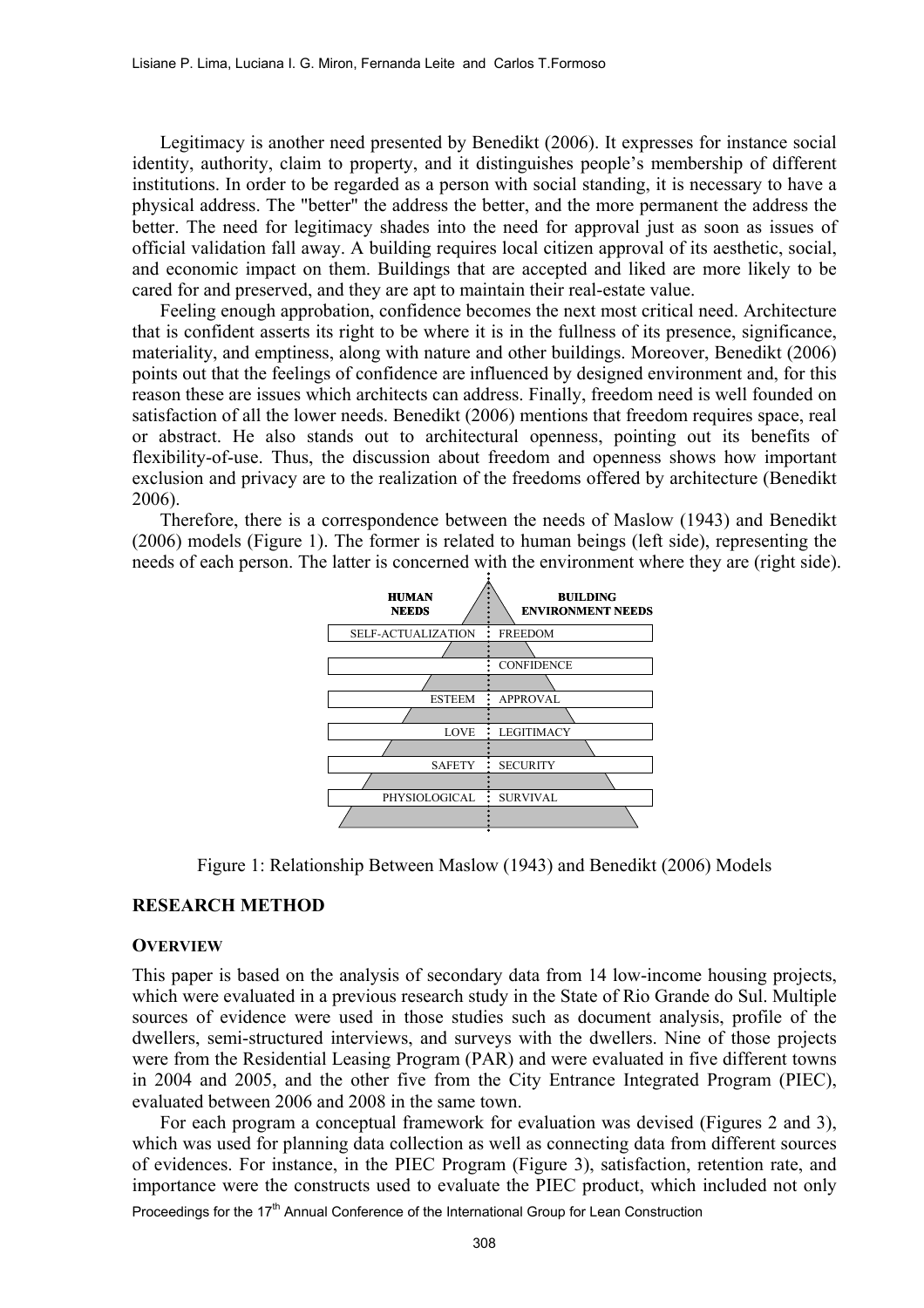the dwelling units, but also communal areas, urban infrastructure, social work and participatory process.



Figure 2: The PAR Program Conceptual Framework



Figure 3: The PIEC Program Conceptual Framework

#### **BRIEF DESCRIPTION OF TWO HOUSING PROGRAMS IN BRAZIL**

PAR Program exists in Brazil since 2001 and is targeted to families with a total monthly income of two to six minimum wages. The program provides resources for the development of construction or refurbishment housing projects in metropolitan areas, state capitals and urban centres, with a population of, at least, 100,000 inhabitants. After the project conclusion, the dwelling units are delivered to leasers and only after 15 years leasing period they own the dwellings. During this period a property management company is responsible for the operation and maintenance management of the buildings. After the building occupation a social work is contracted to prepare the dwellers for the future life in condominium.

The PIEC Program started in 2002 in Porto Alegre and it is targeted to families with a total monthly income of zero to three minimum wages who lived precariously in 20 informal settlements. The PIEC is integrated by five projects: road infrastructure, environmental recovery, housing, social work and planning. It aims to benefit 3,775 families by improving the condition of inhabitation and moving these people away from risky environment such as near highways, overflowed areas and under high-voltage net. Besides, actions that support dwellers for employment alternatives, income improvement and community integration are taken into consideration by this program.

Theory In PIEC program there are two typologies of houses: one floor (including special houses for handicapped people) and two floor houses. In PAR apartment buildings (4 to 14 floors) are predominant. Although the number of rooms in both programs is similar (two bedrooms,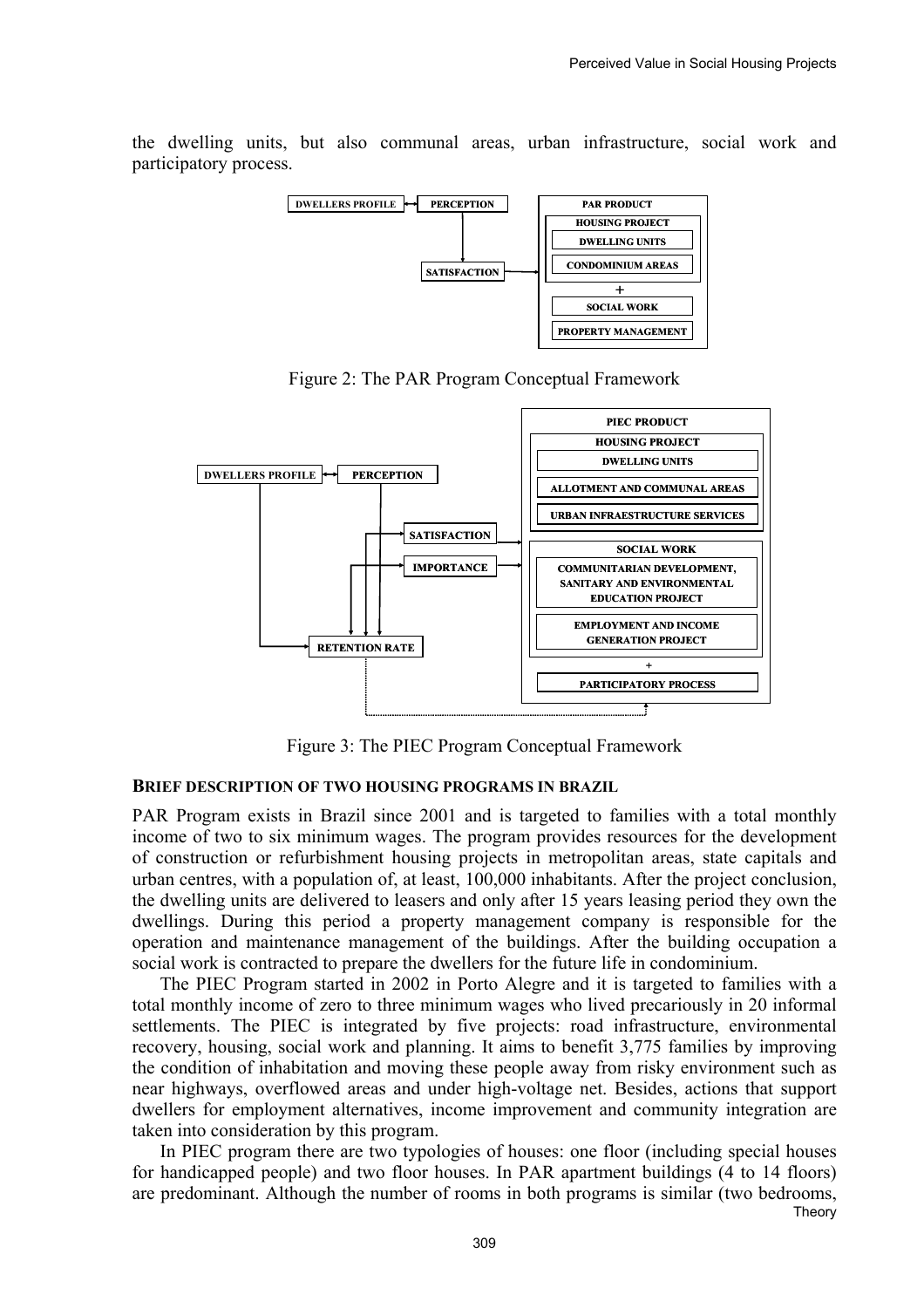living room, kitchen, bathroom, and laundry) the number and area of dwelling units vary among them. The communal areas also vary among the projects and may include community lounge (CL), 24-hour security guards (SG), elevator (EL), playground (PG), parking spaces (PS), and sports court (SC). Urban equipment is offered only in PIEC, due to its broader scope: square (SQ), nursery (NU), community centre (CC), and commercial spaces (CS). Moreover, PIEC program provided paving of roads and sidewalks, and basic infrastructure such as water, electricity, sewage, and public lighting in all allotments.

## **RESULTS**

### **DWELLERS PROFILE**

Table 2 presents profiles of the dwellers of both housing programs, based on three categories of variables: schooling level and income generation by the heads of household, and household arrangements (number of household members and their relationships).

|                                  |                                                 | PAR <sub>1</sub> | PAR <sub>2</sub>         | PAR <sub>3</sub>         | PAR <sub>4</sub>         | PAR $5$ | PAR <sub>6</sub> | PAR <sub>7</sub> | <b>PAR8</b> |       |       |       |       | PAR 9 PIEC 1 PIEC 2 PIEC 3 PIEC 4 PIEC 5 |       |
|----------------------------------|-------------------------------------------------|------------------|--------------------------|--------------------------|--------------------------|---------|------------------|------------------|-------------|-------|-------|-------|-------|------------------------------------------|-------|
|                                  | <b>COLLECTION DATA</b>                          | 2004             |                          |                          |                          | 2005    |                  |                  |             | 2006  |       | 2008  |       |                                          |       |
|                                  | VARIABLE                                        | (%)              |                          |                          |                          |         |                  |                  |             |       |       |       |       |                                          |       |
|                                  | <b>Illiterate</b> person                        |                  |                          | $\overline{\phantom{a}}$ | ٠                        |         |                  |                  |             |       |       | 1.79  | 4.41  | 6.90                                     | 6.10  |
| <b>LEVEL</b>                     | Incomplete primary school                       |                  | 4.35                     | 9.52                     | $\overline{\phantom{a}}$ | 4.00    | ٠                | 2.78             | 6.06        | ٠     | 71.42 | 55.36 | 55.88 | 62.1                                     | 80.30 |
|                                  | Complete primary school                         | 6.25             | $\overline{\phantom{a}}$ | 14.29                    | 9.52                     | 16.00   | 13.04            | 12.50            | 9.09        | 14,29 | 5.71  | 26.79 | 20.58 | 6.90                                     | 4.50  |
|                                  | (In)Complete secondary school                   | 50.00            | 65.22                    | 47.62                    | 52.38                    | 60.00   | 65.25            | 70.84            | 66.67       | 42.85 | 22.85 | 14.29 | 19.11 | 24.10                                    | 9.10  |
| <b>SCHOOLING</b>                 | Incomplete higher education                     | 31.25            | 17.39                    | 14.29                    | 14.29                    | 12.00   | 8.70             | 11.11            | 9.09        | 35.71 |       |       |       |                                          | ٠     |
|                                  | Complete higher education                       | 12.50            | 13.04                    | 14.29                    | 23.81                    | 8.00    | 13.04            | 2.77             | 9.09        | 7.14  |       |       |       | $\overline{\phantom{a}}$                 | ٠     |
|                                  | Worker                                          | 81.25            | 91.30                    | 95.24                    | 95.24                    | 92.31   | 86.96            | 94.59            | 96.97       | 85.71 | 71.42 | 57.13 | 63.24 | 63.80                                    | 75.00 |
|                                  | <b>Unemployed person</b>                        | 6.25             |                          |                          | ٠                        | ٠       | 4.35             | ٠                | -           | ۰     | 11.43 | 7.14  | 14.71 | 12.10                                    | 1.50  |
| GENERATION<br><b>INCOME</b>      | Person who does not work                        | 6.25             | 8.13                     | 4.76                     | ۰                        | 3.85    | 4.35             | 5.41             | 3.03        | ۰     | 11.43 | 21.42 | 10.24 | 19.00                                    | 17.60 |
|                                  | <b>Retired person</b>                           | 6.25             |                          |                          | 4,76                     | 3.85    | 4.35             | ä,               |             | 14.29 | 2.86  | 14.28 | 7.35  | 5.20                                     | 5.90  |
|                                  | Couple without children                         | 19.25            | 18.75                    | 25.00                    | 23.08                    | 24.00   | 21.74            | 37.84            | 21.21       | 7.14  | 8.57  | 12.50 | 7.35  | 13.10                                    | 11.80 |
|                                  | Couple with children                            | 38.50            | 34.38                    | 40.63                    | 15.38                    | 44.00   | 46.83            | 35.14            | 48.49       | 7.14  | 48.57 | 57.14 | 57.35 | 52.50                                    | 54.40 |
|                                  | Adult(s) with children                          | 3.85             | 18.75                    | 9.38                     | 28.21                    | 24.00   | 26.08            | 12.16            | 18.18       | 14.29 | 22.85 | 19.64 | 14.7  | 29.50                                    | 27.90 |
| <b>ARRANGEMENTS</b><br>HOUSEHOLD | <b>Others</b>                                   | 38.50            | 28.13                    | 25.01                    | 33.33                    | 8.00    | 4.35             | 14.92            | 12.12       | 50.00 | 19.99 | 10.70 | 20.58 | 4.90                                     | 5.90  |
|                                  | <b>Number of household</b><br>members (average) | 2.38             | 2.66                     | 2.88                     | 2.36                     | 2.80    | 2.78             | 1.14             | 2.58        | 2.07  | 3.94  | 3.62  | 4.08  | 4.36                                     | 4.44  |

## Table 2: Profile of the Dwellers

The profiles of the dwellers of PAR and PIEC programs allowed the understanding about the dwellers way of life. The schooling level of people from PAR projects was higher than the schooling level of those who live in PIEC projects. In PAR program, besides the most heads of household have concluded or not the secondary school level, there was a percentage of people interested to go to university while in PIEC program the most of them had not finished the primary school and were composed by a percentage of illiterate person. Related to income generation in both programs the heads of households were working at the interviews period. Those who were not working had another occupation as student or as housewife, or corresponded to retired and unemployed person. Moreover, the percentage of the unemployed was low or sometimes it was not presented in PAR program while in PIEC program most projects were around 10%. Finally, regarding the household arrangements, although "couple with children" was presented in a great number in both programs, it was not predominant because other arrangements were also presented in the buildings. For instance in PAR program, the "couple without children" was an arrangement with a considerable percentage. Moreover, the number of dwellers who were living in the dwelling units was higher in PIEC program with an average around 4 dwellers, the double of PAR program.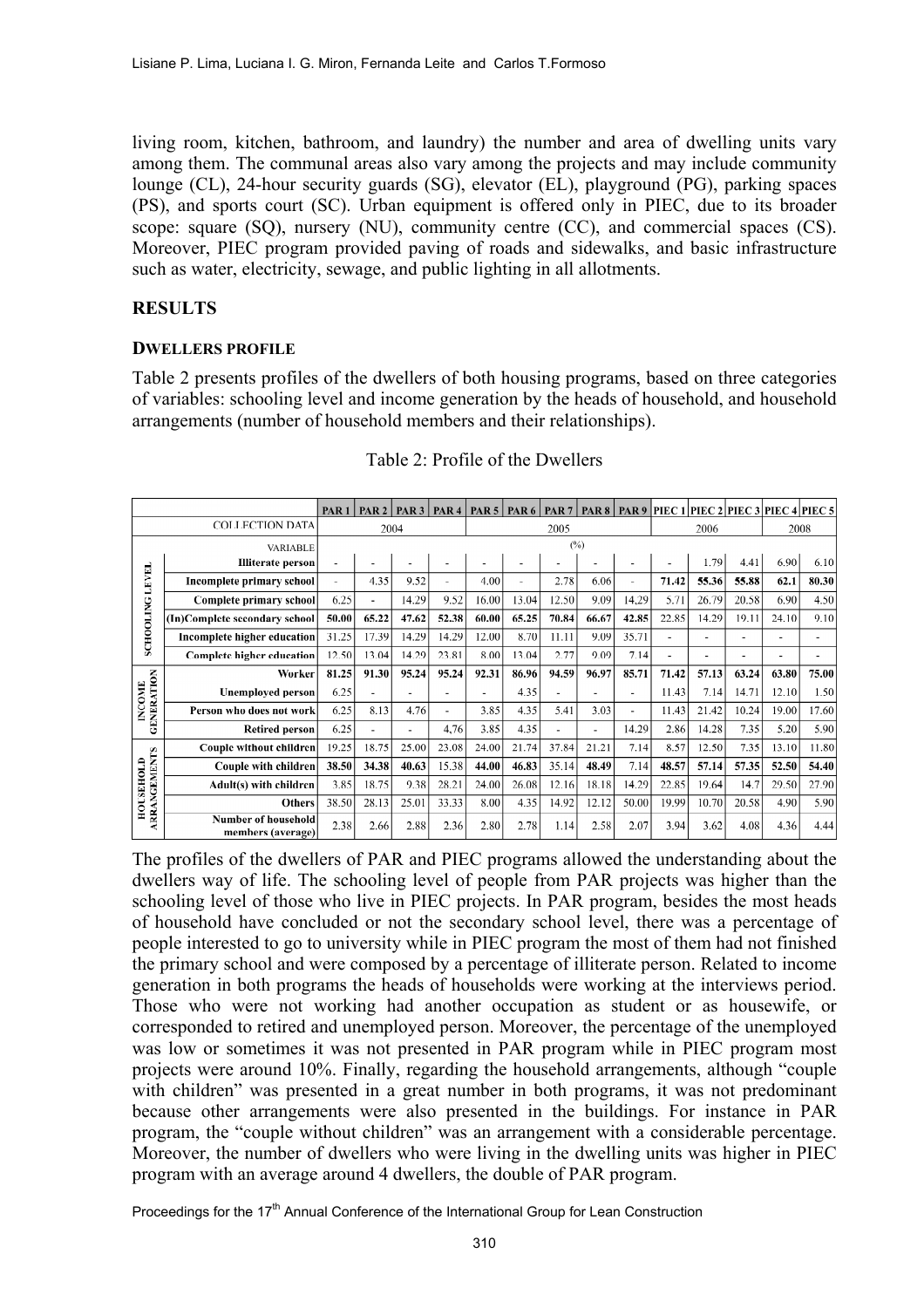### **CLIENTS PERCEPTION**

The table below presents a summary of the data collected in all projects regarding critical incident technique and level of satisfaction.

|                                   |              |                                                                                           | <b>CRITICAL INCIDENT TECHNIQUE (qualitative data)</b>                                                                         | <b>LEVEL OF SATISFACTION (quantitative data)</b>                                                                                                                       |                                                                                                     |  |  |  |
|-----------------------------------|--------------|-------------------------------------------------------------------------------------------|-------------------------------------------------------------------------------------------------------------------------------|------------------------------------------------------------------------------------------------------------------------------------------------------------------------|-----------------------------------------------------------------------------------------------------|--|--|--|
|                                   |              | <b>Best characteristics</b>                                                               | Worst characteristics                                                                                                         | <b>High satisfaction level</b>                                                                                                                                         | Low satisfaction level                                                                              |  |  |  |
| ම<br>FS<br>PROJEC<br>PAR          | 10           | PROJECT (9) - location, good neighbors,<br>security                                       | PROJETC (9) - location, neighbors<br>(condominium rules not fulfilled)                                                        | DWELLING UNITS (9) water and electric<br>light systems, doors and windows<br>installation, living room, bedrooms,<br>bathroom, comfort condition (natural<br>lighting) | DWELLING UNITS (7) - laundry rooms,<br>quality of finishing materials, comfort<br>condition (noise) |  |  |  |
|                                   | $2^{\circ}$  | PAR PROGRAM (9) - easiness of own<br>dwelling acquisition                                 | <b>SERVICE OF PROPERTY</b><br><b>MANAGEMENT COMPANY (7)</b>                                                                   | PROJECT (7) - security                                                                                                                                                 | <b>SERVICE OF PROPERTY</b><br>MANAGEMENT COMPANY (5) - high<br>cost of maintenance fee, bad service |  |  |  |
|                                   | $3^{\circ}$  | DWELLING UNITS (9) - good design;<br>CONDOMINIUM (8) - infrastructure                     | <b>CONSTRUCTION PROBLEMS (9):</b><br>DWELLING UNITS (7) - small laundry<br>room; CONDOMINIUM (6) - open parking and corridors | CONDOMINIUM (7) - external<br>appearance of condominium and stairway                                                                                                   | CONDOMINIUM (4) - infrastructure                                                                    |  |  |  |
| S(5)<br>5<br><b>PROJE</b><br>PIEC | 10           | ALLOTMENT (5) - neighbours, location,<br>lequipments                                      | ALLOTMENT (5) - security, neighbours,<br>equipments                                                                           | <b>INFRASTRUCTURE (5)</b>                                                                                                                                              | ALLOTMENT (5) - parking, security                                                                   |  |  |  |
|                                   | $12^{\circ}$ | INFRASTRUCTURE (5) - garbage<br>collection/cleanliness, electricity/lighting,<br>pavement | INFRASTRUCTURE (5) - garbage<br>collection/cleanliness                                                                        | SOCIAL WORK (5)                                                                                                                                                        | DWELLING UNITS (5) - kitchen, stairs,<br>laundry room                                               |  |  |  |
|                                   |              | DWELLING UNITS (5) - quality                                                              | DWELLING UNITS (5) - space, quality,<br>taxes                                                                                 | PARTICIPATORY PROCESS (5) -<br>meetings<br>ALLOTMENT (5) - parking, security, and<br>urban equipments<br>DWELLING UNITS (5) - bedroom,<br>bathroom                     | PARTICIPATORY PROCESS (3) - dwellers<br>association, community center                               |  |  |  |

Table 3: Outcomes of Critical Incident Technique and Level of Satisfaction

PAR and PIEC programs were mentioned as good projects mainly due to their location, neighbours, infrastructure (of allotment and condominium) and also because the quality and good design of dwelling units. In the satisfaction evaluation, security was mentioned as satisfactory attribute in both programs. The location was mentioned because of the easy access to public transport, welfare services and shops. Regarding the dwelling units, bedroom and bathroom were the environments, which caused higher satisfaction in both programs. Specifically in PAR projects, the program was also mentioned as one of the best characteristics because it allowed the easy acquisition of own dwelling. Moreover, in PIEC projects, besides infrastructure, allotment, and dwelling units, the social work and the participatory process were also mentioned as satisfactory attributes. Infrastructure was the attribute that caused the higher satisfaction level due to the basic infrastructure presented in buildings such as garbage collection, electricity and public lighting, and paving of roads and sidewalks. However, some attributes mentioned as positive and satisfactory, were also pointed out as negative and unsatisfactory by dwellers, such as allotment and infrastructure in PIEC program and project and condominium in PAR Program, besides dwelling units pointed out in both of them. In both programs the laundry room was mentioned as an attribute of low satisfaction because its space, and allotment and condominium included complaints regarding parking. Furthermore, the bad service of the property management company, and construction problems were mentioned as negative characteristics of PAR projects. This company was remembered mainly due to the high cost of maintenance fee, which was seen in PIEC regarding taxes. Security was also mentioned as a negative attribute in PIEC program.

#### **PERCEIVED VALUE**

In order to understand the perceived value in low-income housing projects, a framework, which relates key concepts, such as human needs and housing needs, is proposed. The framework summarizes the main outcomes of PAR and PIEC programs.

Theory In PIEC program the community beneficiated represented the lowest social class (base of pyramid) with the greatest housing needs in Brazil (90.7% of housing deficit). Before the PIEC implementation, the dwellings where people used to live had the only function of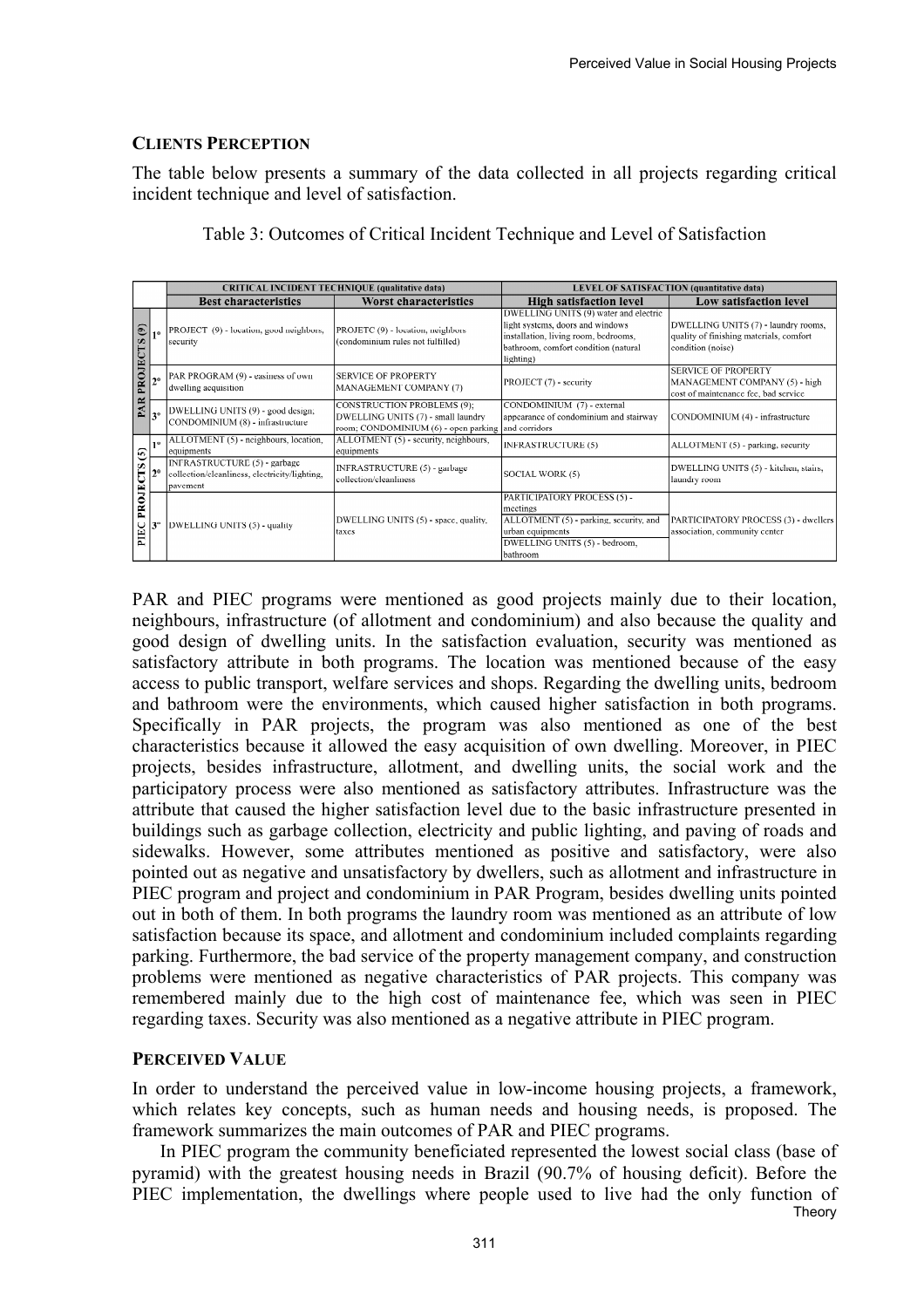sheltering them from the bad weather. However, due to their poor quality and the absence of infrastructure the main need to be satisfied was survival. For this reason, in order to decrease the housing deficit and to offer adequate dwellings, PIEC program satisfied the survival need and allowed the access to security, legitimacy, and approval needs. In a different way, PAR program aimed to decrease the housing deficit of a small percent of population (5.5%) with a little better monthly income. The most of this people used to live in rented or parents' houses, where the survival and security needs were satisfied. However, the main purpose of them was to acquire their own house. Thus, after PAR implementation, these families satisfied the security need and had access to legitimacy and approval needs.



Figure 4: The Pyramid of Housing Needs and Human Needs

Therefore, dwellers of PIEC program had the survival need satisfied since they were beneficiated with more adequate buildings, and basic infrastructure services, which gave them the real sense of protection from bad weather. Moreover, the security need was fulfilled mainly due to the privacy gained with the design of new buildings while the legitimacy need was satisfied especially because the physical address, which according to Benedikt (2006) is a way to achieve social standing. For this people, a physical address was a great acquisition, because before the PIEC implementation, they did not have access to credit sales. However, though the PIEC Program intended to provide security for people, the design of two projects collaborates to enhance the allotment insecurity. Thus, the security need was not satisfied as a whole in these projects. Moreover, these people were beneficiated with other benefits, such as means of work and income generation, which satisfy the physiological need. According to Maslow (1943), this need is the most preponderant of all needs, and, if all needs are unsatisfied, and the organism is dominated by the physiological ones, all other needs become simply non-existent or are pushed into the background.

Proceedings for the 17<sup>th</sup> Annual Conference of the International Group for Lean Construction Regarding PAR buildings, the dwellers satisfied the security and legitimacy needs. The security need was supplied mainly by fenced condominium, 24-hour security guards and also because of the privacy obtained with the new house acquisition. People were free of renting and living with parents. Moreover, after PAR implementation people have access to their own property and a new social identity, feelings related to legitimacy need. However, the approval need was not specifically identified in this study because the neighbours' perception about their projects' approval was not evaluated and, for this reason, there are not sufficient evidences to support this analysis. But it was included in the framework because both PAR and PIEC programs had the intention to afford a building integrated to surroundings. The designers were worried with aesthetic, social, and economic impact on them. Moreover, in the top of pyramid there are families who earn over 5 minimum wages. For this people, other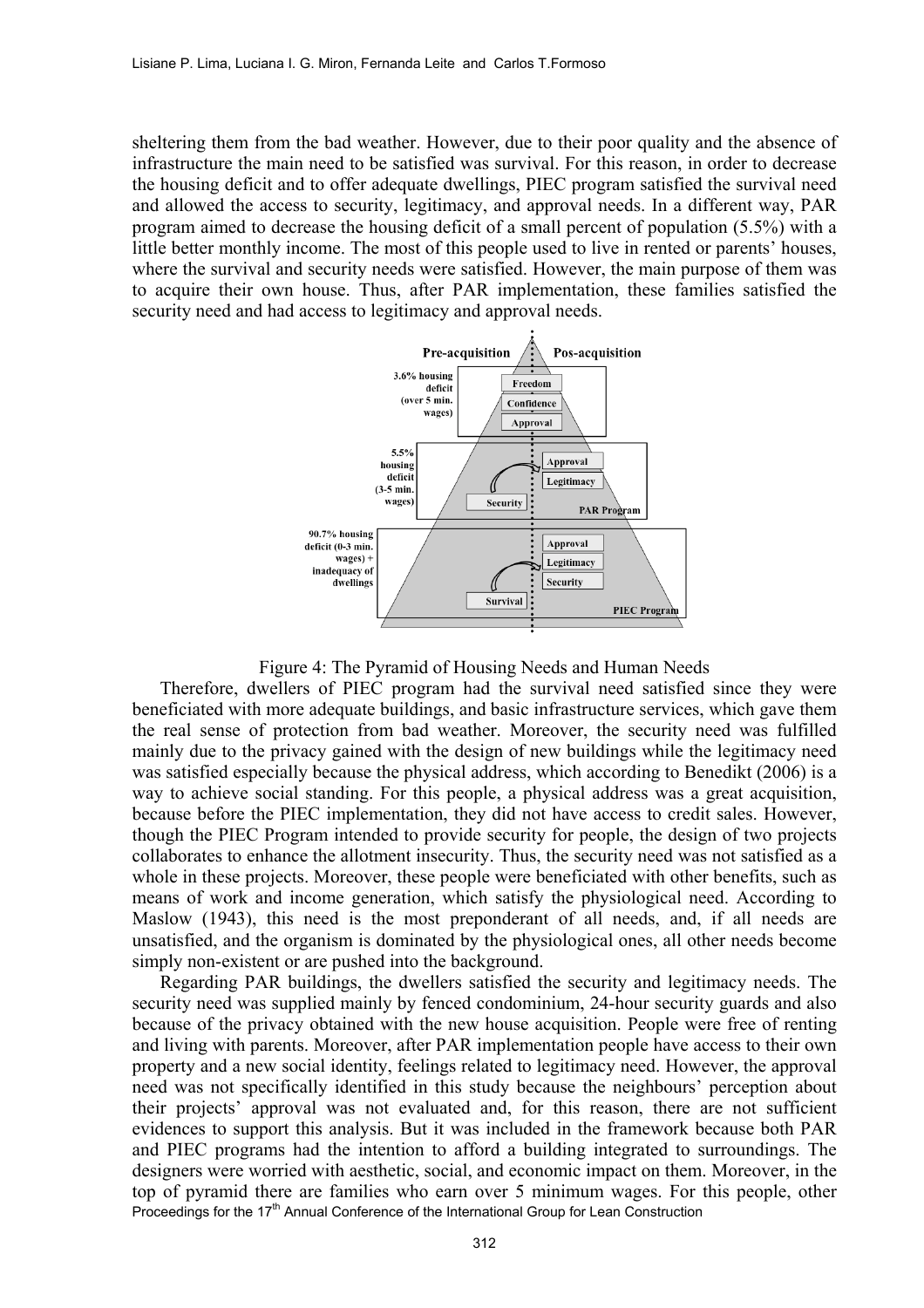needs proposed by Benedikt (2006) were inserted. Thus, maybe as income increases, new needs must be met.

In order to understand the perceived value regarding the programs, another framework that relates perceived benefits and sacrifices concepts, is proposed.



Figure 5: Perceived Value In Both Programs

The framework above presents the perceived benefits and sacrifices of PAR and PIEC dwellers. Regarding sacrifices in the PAR program the high cost of monthly maintenance fee was pointed out. However, in the PIEC program, besides the obligation to pay taxes, the difficulty in adapting design and violence and crime were also mentioned by the dwellers. The dwellers had to change their habits in PIEC dwelling units influenced by smaller space and different layout than previous housing, since in informal settlements most of them used to live in larger terraced houses with yard. Moreover, the new houses do not have an adequate space to let the horses they use to pull the carts, the way of income generation of several of them. For this reason, some dwellers have left the PIEC projects. Moreover, in some PIEC projects the accessibility planned by architects allowed the drugs traffic inside the project. For this reason, dwellers complain about the constant presence of police and trafficker, which causes insecurity in their daily life. According to them, the number of crime and violence has increased in some new housing.

The benefits were divided in three levels according to value hierarchy proposed by Woodruff (1997). At the base of the hierarchy, customers learn to think about product as bundles or specific attributes and attribute performances (Woodruff 1997). In the second level of the hierarchy, the product consequences represent a customer desire broader than customer attributes based on value in use and value possession. Gutman (1982) describes desirable consequences as benefits, which differ from attributes in that people receive benefits whereas products have attributes. Finally the highest level is related to goals and purposes. According to Woodruff (1997) customers also learn to desire certain consequences according to their ability to help them achieve their goals and purposes.

The main attributes represent the physical characteristics of the housing product. The main attributes of PAR program are dwelling units and condominium areas, while in PIEC program the attributes are dwelling units, allotment, and urban infrastructure services.

Considering the delivery and the use of the housing products, it is possible to identify the consequences desired by the dwellers involving the value in use and the possession value. Both consequences can be found in this study. In PAR Program, the level of consequence involves possession value because it is related to the status gained by the property acquisition. According to Saliba and Fisher (2000), possession value represents a meaning of status, image, prestige, exclusiveness, and respect brought by the product acquiring. However, in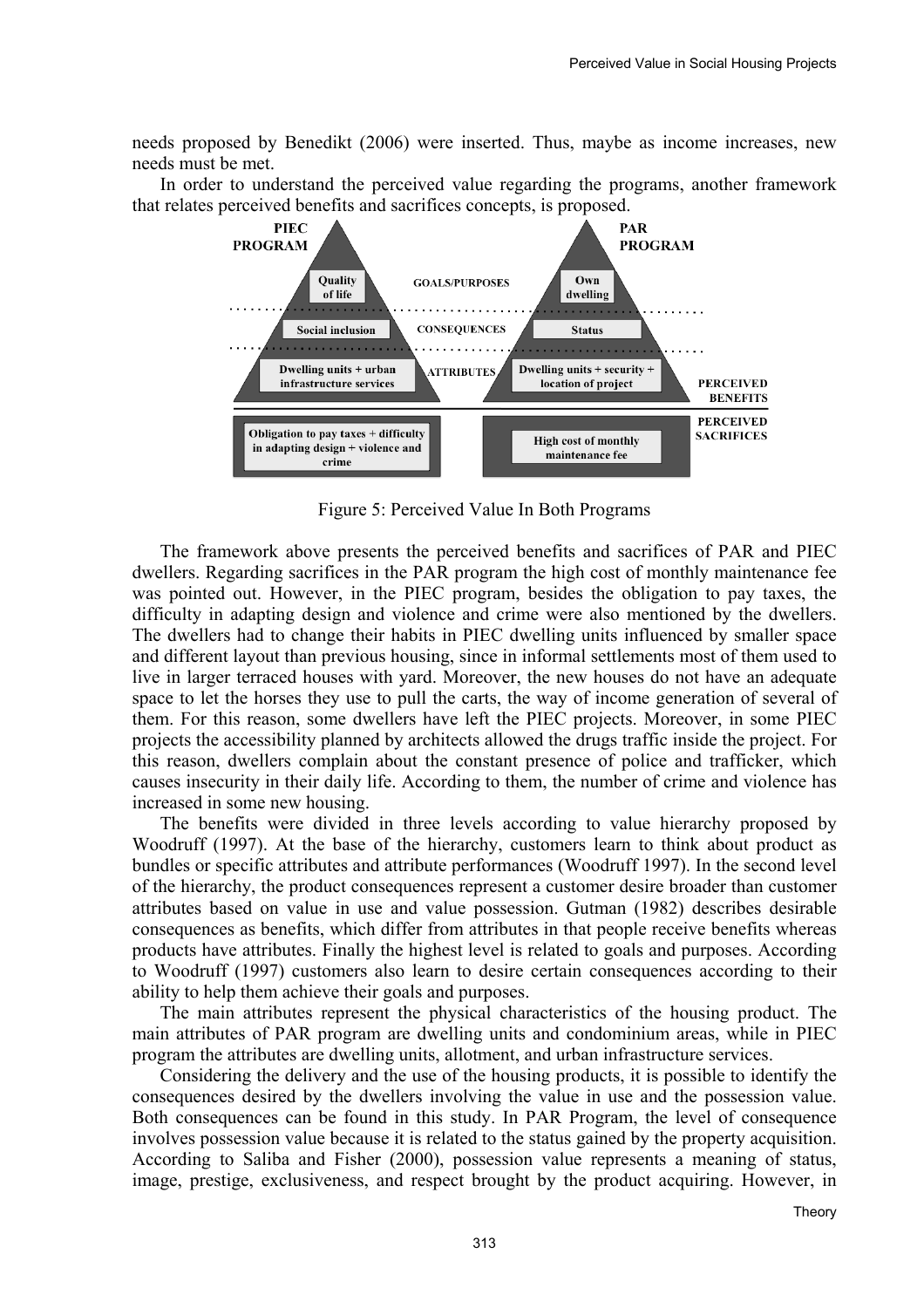PIEC program the consequence level is related to value in use. In this case, the social inclusion is a consequence of basic infrastructure services and adequate dwellings proposed by the program. Before the PIEC implementation, people did not have access to this kind of infrastructure nor a physical address.

Moreover, PIEC and PAR programs have different goals and purposes. In PIEC program, the main goal is improving the quality of life while in PAR program is to allow acquisition of own property. So, customer value can be described as a consumers' perception that a product attributes provide a benefit (s) needed to accomplish some desired purpose (s) in a particular use situation (Woodruff et al. 1993). Thus, if the use situation changes, the linkages between product attributes, consequences, and goals and purposes change as well (Woodruff 1997).

Therefore, the dwellers perceived value of PIEC Program is represented by the trade-off between the benefits of the dwelling units and the urban infrastructure services in comparison to the perceived sacrifices. The result of this trade-off is the social inclusion and the improvement of quality of life. Complementarily, the dwellers perceived value of PAR Program is represented by the trade-off between the benefits of the dwelling units, security and location of project against the perceived sacrifices. The result of this trade-off is the social status and the possibility of acquisition of own property.

### **CONCLUSIONS**

The study for both forms of housing provision indicated that there is much potential for the understanding about perceived value and other related concepts in this context based on the evaluation of dwellers profile and their perception regarding projects. Both programs were designed for different demands, based on different goals and purposes, which influences the way the programs are planned. Thus, in order to add value, firstly it is important to collect data on dwellers profile (e.g. instance schooling level, income generation, and household arrangements). This information provides an understanding on their basic needs and may support the ways their needs will be attempted. For instance, currently, although the classic household arrangement "couple with children" is changing (as shown in Table 2), the housing units are still being designed considering this group type. So, there is a need to develop more adequate social housing according to different kinds of demand.

Moreover, considering the relationship between value and satisfaction, the satisfaction judgments are influenced by the perceived value of final clients before the housing acquisition (desired value) and after that (received value). Therefore, the goals, consequences and attributes are constructs which influencing the perceived value gained by the comparison between the perceived benefits and sacrifices, while the global satisfaction is a psychological outcome of the process of housing use and occupancy.

Thus, in housing provision there are concepts that need to be considered jointly. Besides the **housing needs** of the country, it is necessary to collect information about the **human needs** of the people in order to support the conception of housing program. Based on this information insights about the **desired value** of dwellers may arise, and the **goals and purposes** of programs can be planned. Thus, for instance, in the PIEC program, people needed improve their quality of life through better housing condition, and satisfying their basic human need of survival. Moreover, to access the **received value** through the **satisfaction** evaluation is important to understand the real **perceived value** of the dwellers. In this stage of housing use, the **perceived benefits** and **sacrifices** can be easily met. For instance, in PAR program, the goal of acquiring the own dwelling and the consequence of status are inferred from this analysis. Furthermore, the evaluation along the housing use is important to gain information that can support the development in forthcoming projects. For instance the security in PIEC program was negatively affected in some projects because some decisions took in design.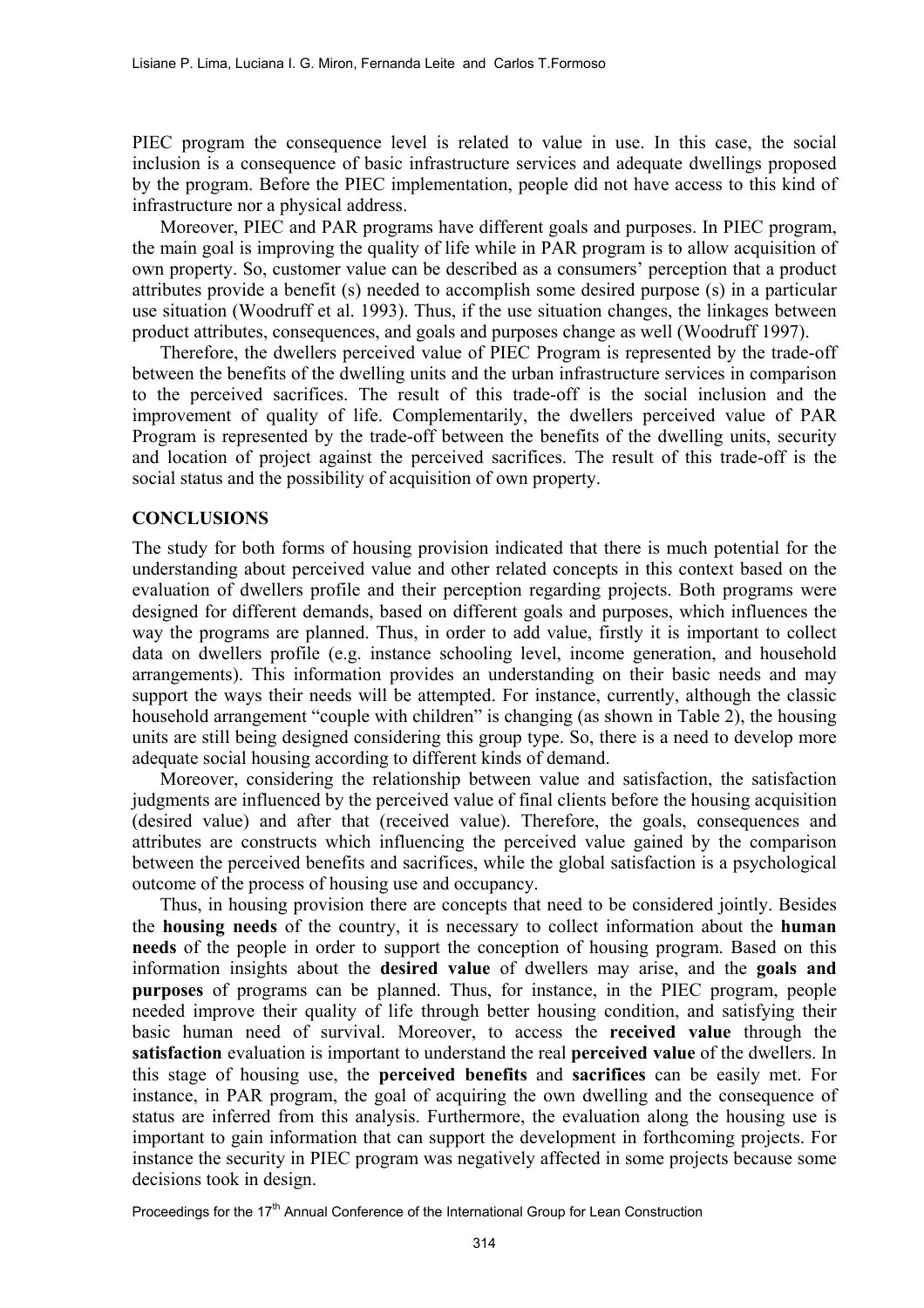#### **REFERENCES**

- Barlow, J. and Ozaki, R. (2003) "Achieving 'customer focus' in private house building: current practice and lessons from other industries". *Housing Studies*, 18 (1), 87-101.
- Benedikt, M. (2006) "Notes in supplement to 'Human Needs and Economic Value in Architecture', a lecture delivered at the UNICAMP Workshop on Social Housing, Campinas, Brazil, August 8, 2008; excerpted with footnotes omitted from Revaluing Architecture, being the Coda of A General Theory of Value (2006, unpublished)."
- Griffin, A., Hauser, J.R. (1996) "Integrating R&D and marketing: a review and analysis of the literature." *Journal of Production Innovation Management*, 13 (3), p.191-215.
- Gutman, J. (1982) "A means-end chain model based on consumer categorization processes. *Journal of Marketing*, 46 (2), 60-72.
- Hume, M. and Mort, G.S. (2008) "Satisfaction in performing arts: the role of value?" *European Journal of Marketing*, 42 (3/4), 311-326.
- Khalifa, A.S. (2004) "Customer value: a review of recent literature and an integrative configuration." *Management Decision*, 42 (5), 645-666.
- Keivani, R. and Werna, E. (2001). "Refocusing the housing debate in developing countries from a pluralist perspective." *Habitat International*, 25, 191-208.
- Koskela, L. (2000) "*An exploration towards a production theory and its application to construction*." 296 f. Thesis. (Doctor of Technology). Technical Research Centre of Finland - VTT. Helsinki.
- Kotler, P. and Levy, S.J. (1969) "A new form of marketing myopia: rejoinder to Professor Luck." *Journal of Marketing*, 33, 55-57.
- Maslow, A.H. (1943) "A Theory of human motivation."*Psychological Review*, 50, 370-396.
- Ministério das Cidades. (20080. "*Déficit habitacional no Brasil 2006 (Housing deficit in Brazil 2006)*." Ministério das Cidades. Brasília, Brazil, 2008, 98 pp. (in Portuguese)
- Monroe, K.B. (1990) "*Pricing: making profitable decisions*." N. York: McGraw-Hill, 502 p.
- Ravald, A., Grönroos, C. (1996) "The Value Concept and Relationship Marketing." *European Journal of Marketing*, 30 (2), 19-32.
- Saliba, M., Fisher, C. (2000) "Managing Customer Value: a framework allows organisations to achieve and sustain competitive advantage." *Quality Progress*, 33 (6), 63-69.
- Shi, X., Holahan, P.J., and Jurkat, M.P. (2004) "Satisfaction formation processes in library users: understanding multisource effects." *The Journal of Academic Librarianship*, 30 (2), 122-131.
- Ulrich, K.T., Eppinger, S.D. (2000) "*Product Design and Development*." 2nd ed. New York: McGraw-Hill, 289p.
- Woodruff, R.B., Schumann, D.W., and Gardial, S.F. (1993) "Understanding value and satisfaction from the customer´s point of view." *Survey of Business*, 29 (1), 33-40.
- Woodruff, R.B. (1997) "Customer value: the next source of competitive advantage." *Journal of the Academy of Marketing Science*, 25 (2), 139-153.
- Zeithaml, V.A. (1988) "Consumer Perceptions of Price, Quality, and Value: a means-end model and synthesis of evidence." *Journal of Marketing*, 52, 2-22.